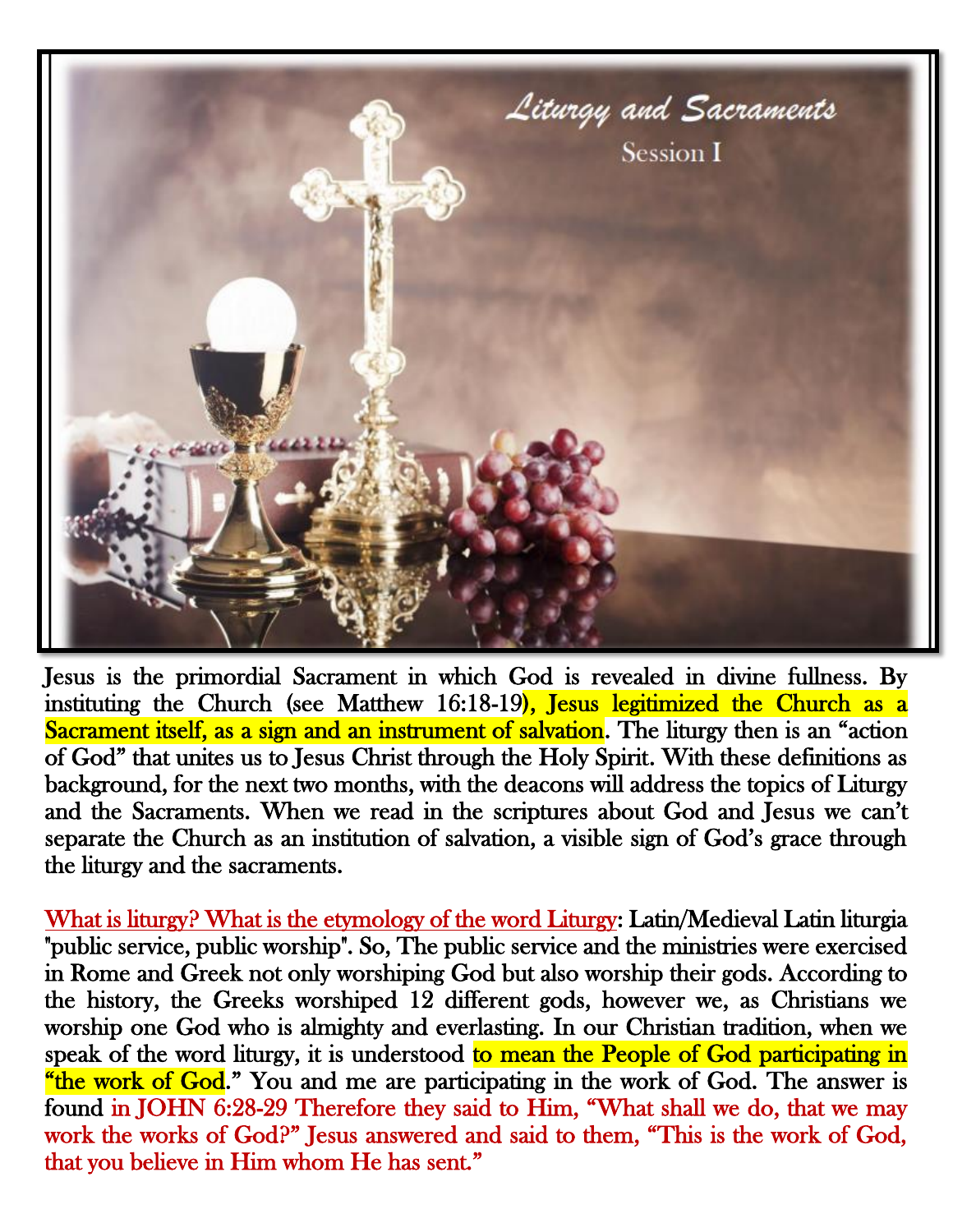What does believe in Jesus means? Whoever believes in him will not be condemned, but whoever does not believe has already been condemned, because he has not believed in the name of the only Son of God. And this is the verdict, that the light came into the world, but people preferred darkness to light, because their works were evil. For everyone who does wicked things hates the light and does not come toward the light, so that his works might not be exposed. But whoever lives the truth comes to the light, so that his works may be clearly seen as done in God." (Jn. 3)

The church has two primary duties: 1) to provide a means of calling others to reconciliation and peace with God, and 2) to provide the full counsel of God to help the called know God and become holy. This is the vocation, the work, of all Christians under God. So, the Church through the liturgies is showing, teaching, and guiding us to the light, every time that you participate, means participate in any Church celebration… you receive the light of Christ, the knowledge of the true, however you are free to accept and reject. that the light came into the world, but people preferred darkness to light, because their works were evil. For everyone who does wicked things hates the light and does not come toward the light, so that his works might not be exposed. But whoever lives the truth comes to the light, so that his works may be clearly seen as done in God." There are 17: Adultery, Fornication, Uncleanness, Pride, Lust, Homosexuality, Idolatry,

Witchcraft, Hatred, Wrath, Conflict, Seditions, Heresies, Envy, Murders, Drunkenness, Laziness.

Why then is so important the liturgy and the active participation in the Liturgy? Bc Liturgy is centered on the Holy Trinity. At every liturgy the action of worship is directed to the Father, from whom all blessings come, through the Son in the unity of the Holy Spirit. We praise the Father who first called us to be his people by sending us his Son as our Redeemer and giving us the Holy Spirit so that we can continue to gather, to remember what God has done for us, and to share in the blessings of salvation.

Remember this scripture, ""It is better for you that I go. For if I do not go, the Advocate will not come to you. But if I go, I will send him to you" (Jn 16:7).

The prayers of the Church are directed to God to send His Holy Spirit through Jesus Christ our Lord…this is the mystery of the Holy Trinity.

Taking into consideration the importance of the liturgy, Jesus then stablished the Sacraments as sanctification grace.

So, the word sacrament is found in the Bible or just it is an initiative of the Church? Let me explain: the etymology of the word sacrament: The word sacrament comes from Latin word Sacramentum. The Greek word musterion is equivalent to Sacramentum and it is used by Paul in some of his letters.

Obviously in the vernacular Bibles, means in the English or Spanish Bible you will not see the word Sacrament, however, remember that the language of the apostles, and Paul was Greek.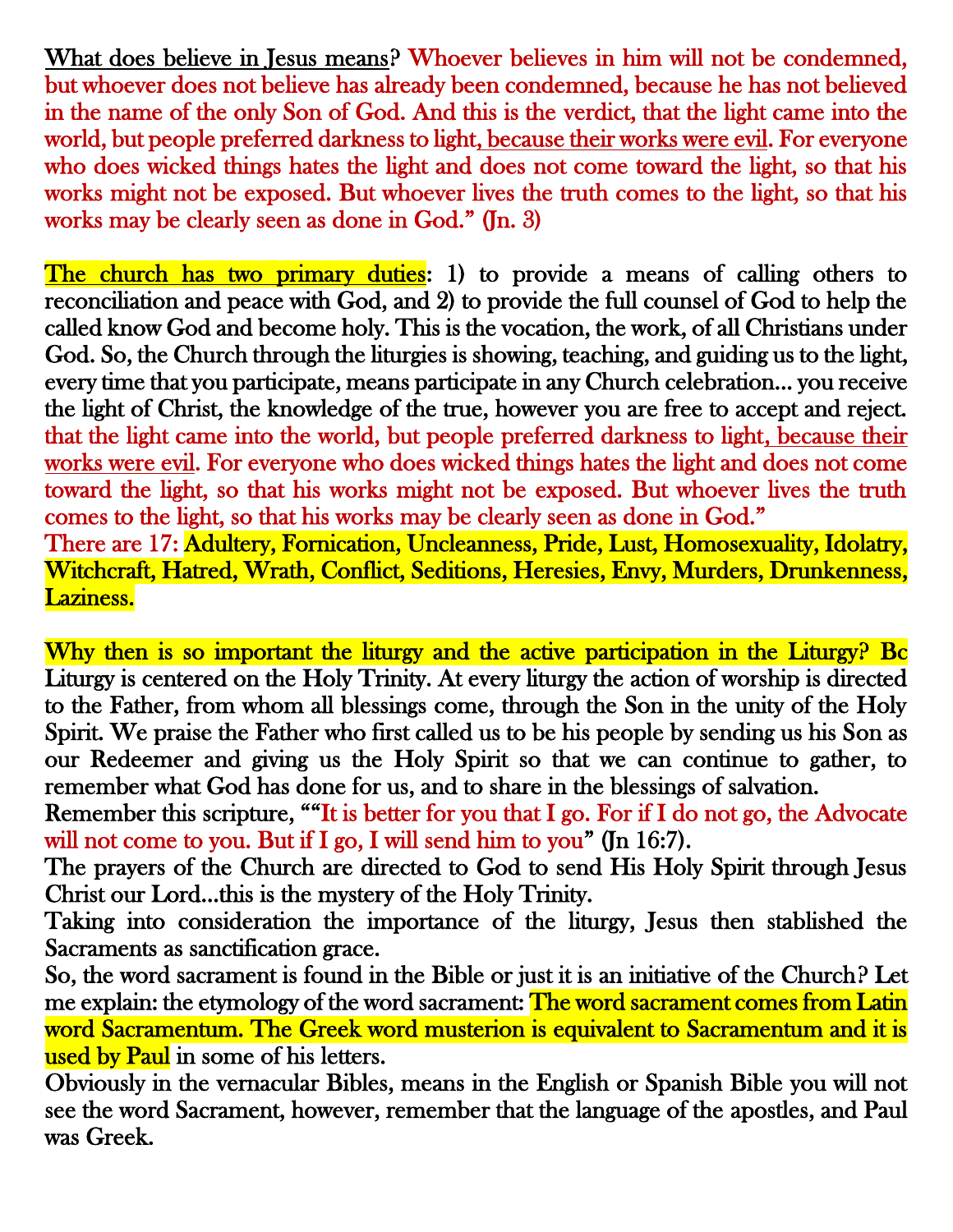So, if you can read Greek and have a Greek Bible you will see the word, "mysterium" in English mystery. However, if we translate, Mysterium from Greek to Latin is Mystery. Two examples: "Let a man so consider us, as servants of Christ and stewards of the mysteries of God. 2 Moreover it is required in stewards that one be found faithful.: (1 Cor. 4:1-2)

"Let us acknowledge our sins and so prepare ourselves to celebrate these sacred mysteries"

Sacraments are 'powers that come forth' from the Body of Christ, (the Church) which is ever living and life-giving. They are actions of the Holy Spirit at work in his Body, the Church. They are the 'masterworks of God' in the new and everlasting covenant.

"Christ instituted the sacraments of the new law… The seven sacraments touch all stages and all the important moments of Christian life: they give birth and increase, healing, and mission to the Christian's life of faith. There is thus a certain resemblance between the stages of natural life and the stages of the spiritual life.

In other words, the Sacraments give two kinds of grace: Sanctifying grace (the grace which confers on our souls a sharing in the life of God Himself) and sacramental grace (special grace that helps us to carry out the particular purpose of the sacrament)

The Sacrament is an invisible grace given by God revealed through a visible action of the Church. For example, in Baptism it is water, in the Eucharist it is bread and wine, but the Sacrament also has a form or formula, words of spiritual significance given to the matter when it is conferred. A Sacrament, in a very broad sense of the term, combines two elements:

one visible, the other invisible – one can be seen, or tasted, or touched, or heard while the other remains unseen to the eyes of the flesh.

In a summary, The word Sacrament is the conjunction of the Latin word sacer (holy) with the Greek word mysterion (secret rite). "A man shall leave his father and mother and be joined to his wife, and the two shall become one flesh. This is a great mystery [Sacrament] but I speak concerning Christ and the Church" (Eph 5:31-32)

Finally, The Christian life is lived in freedom from the norms and expectations of the world because Christians live by divine standards; it is lived in celebration because they claim to live in the reign of God.

In a summary, it is a freely decision of the person who live by divine standards, parents that commonly says, "I prefer that my son/daughter chose his/her faith are not living by Christian neither divine standards." Why because they do not care about the spiritual journey and salvation of their children. They care more about what is material.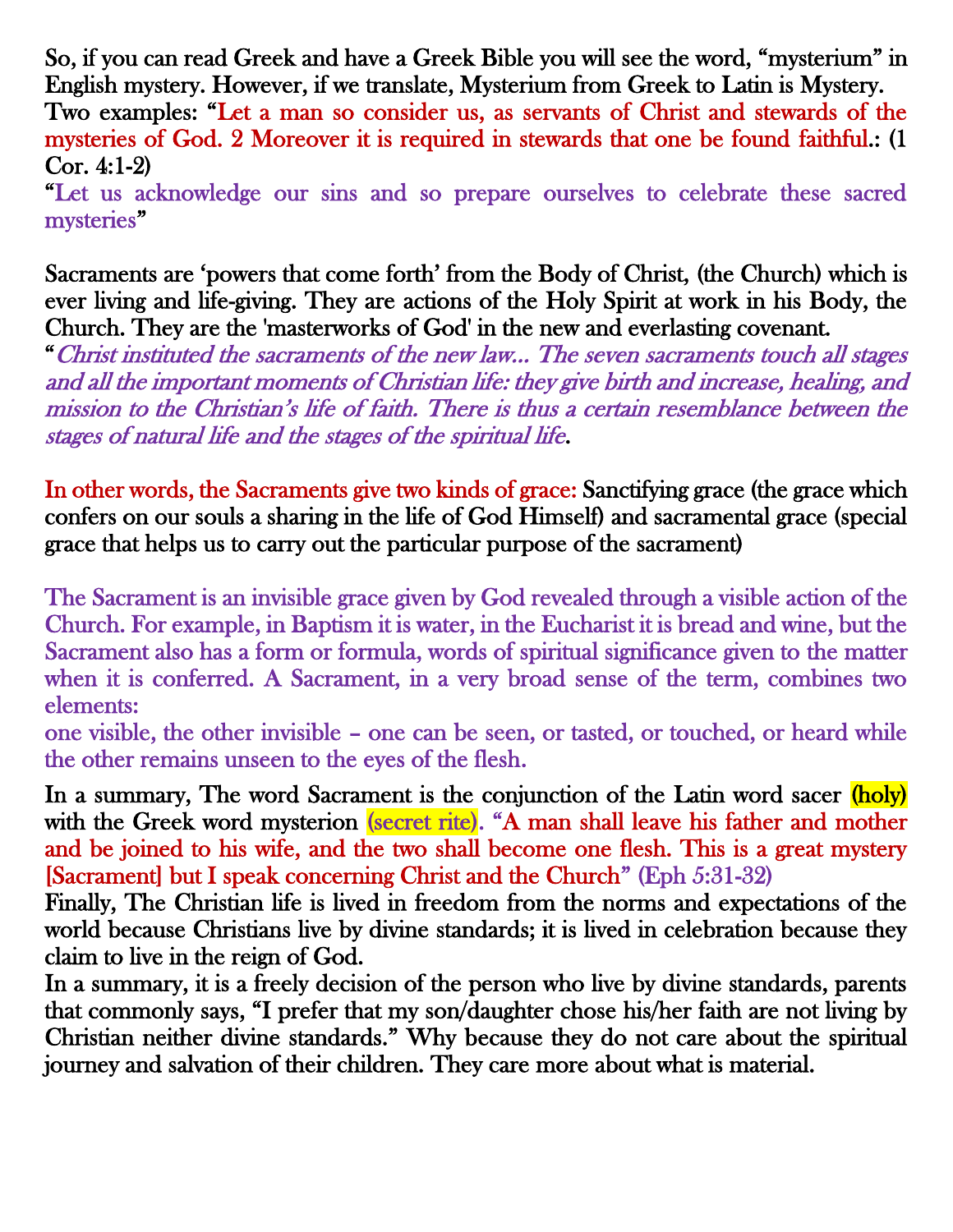

SESSION – II -The 7 Sacraments: The meaning of liturgy is "public service, public worship". Basically, any time that you attend a Church public service like a adoration, retreat, mass, etc… you as a Church member participate in the church two primary duties: 1) to provide a means of calling others to reconciliation and peace with God, and 2) to provide the full counsel of God to help the called know God and become holy.

SACRAMENT: The meaning of Sacrament is found in the scriptures as a mystery or mysteries. Two examples: "Let a man so consider us, as servants of Christ and stewards of the mysteries of God. 2 Moreover it is required in stewards that one be found faithful.: (1 Cor. 4:1-2)

"Let us acknowledge our sins and so prepare ourselves to celebrate these sacred mysteries" In other words, the Sacraments give two kinds of grace: Sanctifying grace, we become holy through the grace of God. and sacramental grace means that we are now children of God and members of His Church able to receive all the sacramental graces. The Sacrament is an invisible grace given by God revealed through a visible action of the Church.

As we know through the sacred scriptures, Jesus stablished 7 sacraments, but why 7? The number seven is also a spiritually significant number; it appears in many biblical passages and is associated with perfection or completeness.

 The Church has divided the 7 sacraments into three parts taking into consideration the purpose of each one: The first three are called, "The Sacraments of Initiation." Then, the sacrament of Healing: "Reconciliation and Anointing of the Sick" and the Sacraments of Service, "Matrimony and Holy Orders."

The first three sacraments—Baptism, Confirmation, and First Communion—or the Sacraments of Initiation "whose unity must be safeguarded." Means they need to be completed.

From here we can understand the other four sacraments. Once we are received into the Church through the three Sacraments of Initiation, our life within the Church doesn't stop there. We also regularly receive the Sacrament of Reconciliation or Penance which restores us when, during our life, we through sin fall from the grace we have received in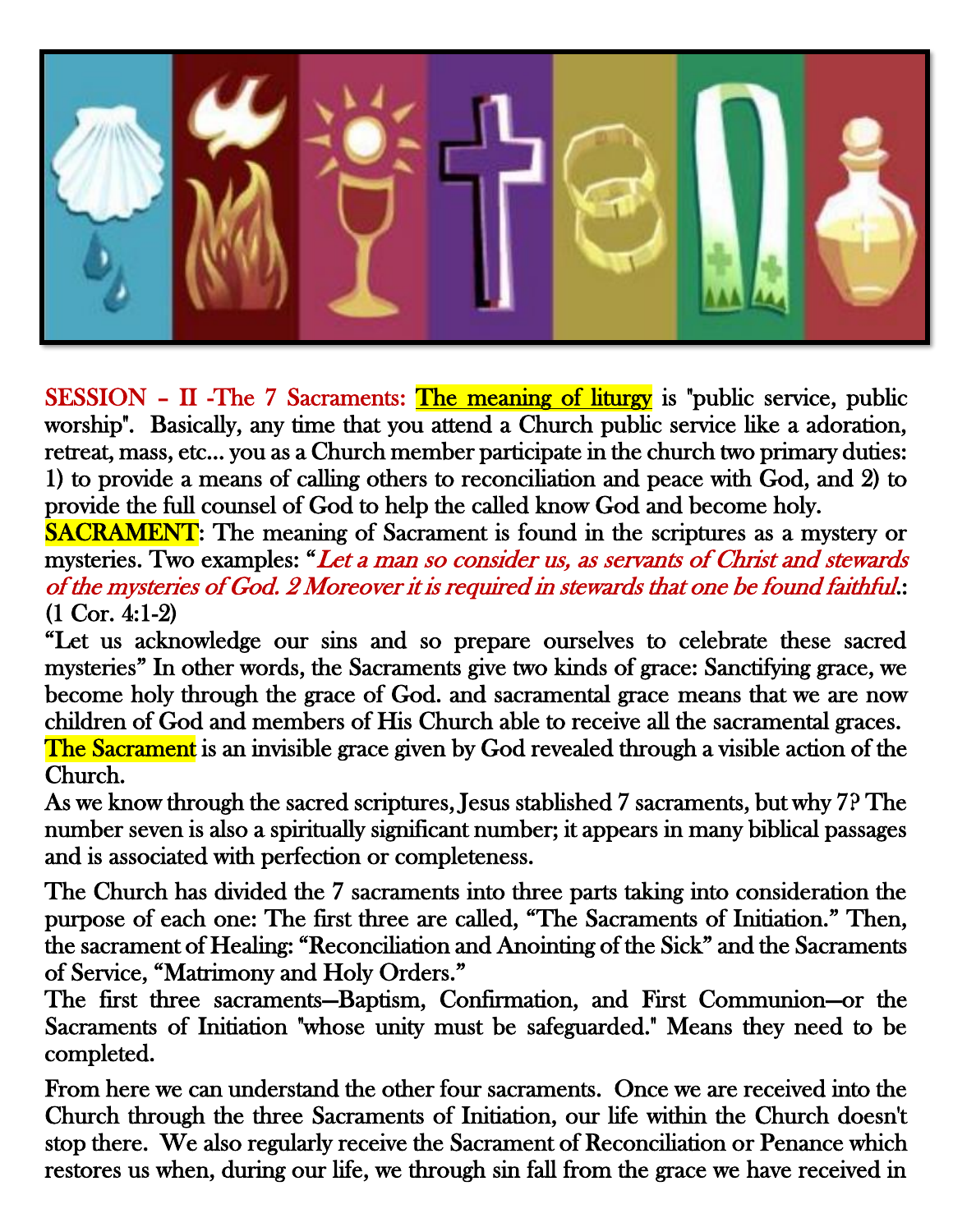our baptism. Serious sin cuts us off from God's grace (called a grave sin because it kills God's divine life in the soul), while sacramental confession restores it.

Also, Anointing of the Sick, Extreme Unction, or Last Rites. It is when we receive the prayer and blessing of the Church to strengthen the soul as we transition from this life to the next. The sacrament is also administered to those who are seriously ill or in danger of death.

The sacraments of service – Matrimony (or "Marriage") and Holy Orders – are both calls from Our Lord to share our lives with others in special ways.

**Marriage:** The commitment made by a couple, through the Sacrament of Matrimony, is a sign of God's love and faithfulness. The Christian community shares their joy as they prepare to enter a new life together in the holy Sacrament of Marriage.

A sacramental Marriage celebrated in the Catholic Church acknowledges the importance of God in the lives of both husband and wife.

Matrimony or marriage has two purposes: Complementarity of the couple and procreation. The model was established and blessed by God since the beginning of Creation. Any other model is not a covenant neither includes God. It will be then a human invention.

Holy Orders: The Sacrament of Holy Orders is the sacrament through which baptized men are called to serve in the name and in the person of Christ, the Head, in the midst of the community. The model of priesthood is found in the scriptiures where we find the words, "You are a priest forever in the order of Melchizedek."

So now let us focus on the sacrament of initiation: The easiest way to understand why there are three Sacraments of Initiation (and not just one)

is by viewing them in light of the Holy Trinity. The Holy Trinity is the Christian doctrine of God's nature: the unity of three Divine Persons in one God—Father, Son, and Holy Spirit. Each of the Sacraments of Initiation reveal one of the three Persons of the Holy Trinity.

Baptism is always the first sacrament to be received; it is the gateway into the Church and plants the seed of divine life into our souls, which is then increased by degree through the other sacraments throughout our lives. It can be received only once…Baptism is universal when the words of Jesus are used, "Go, therefore, \* and make disciples of all nations, baptizing them in the name of the Father, and of the Son, and of the holy Spirit…Mt.28:19, Whoever believes and is baptized will be saved; whoever does not believe will be condemned.

These signs will accompany those who believe: in my name they will drive out demons, they will speak new languages. They will pick up serpents [with their hands], and if they drink any deadly thing, it will not harm them. They will lay hands on the sick, and they will recover." Mk. 16: 15